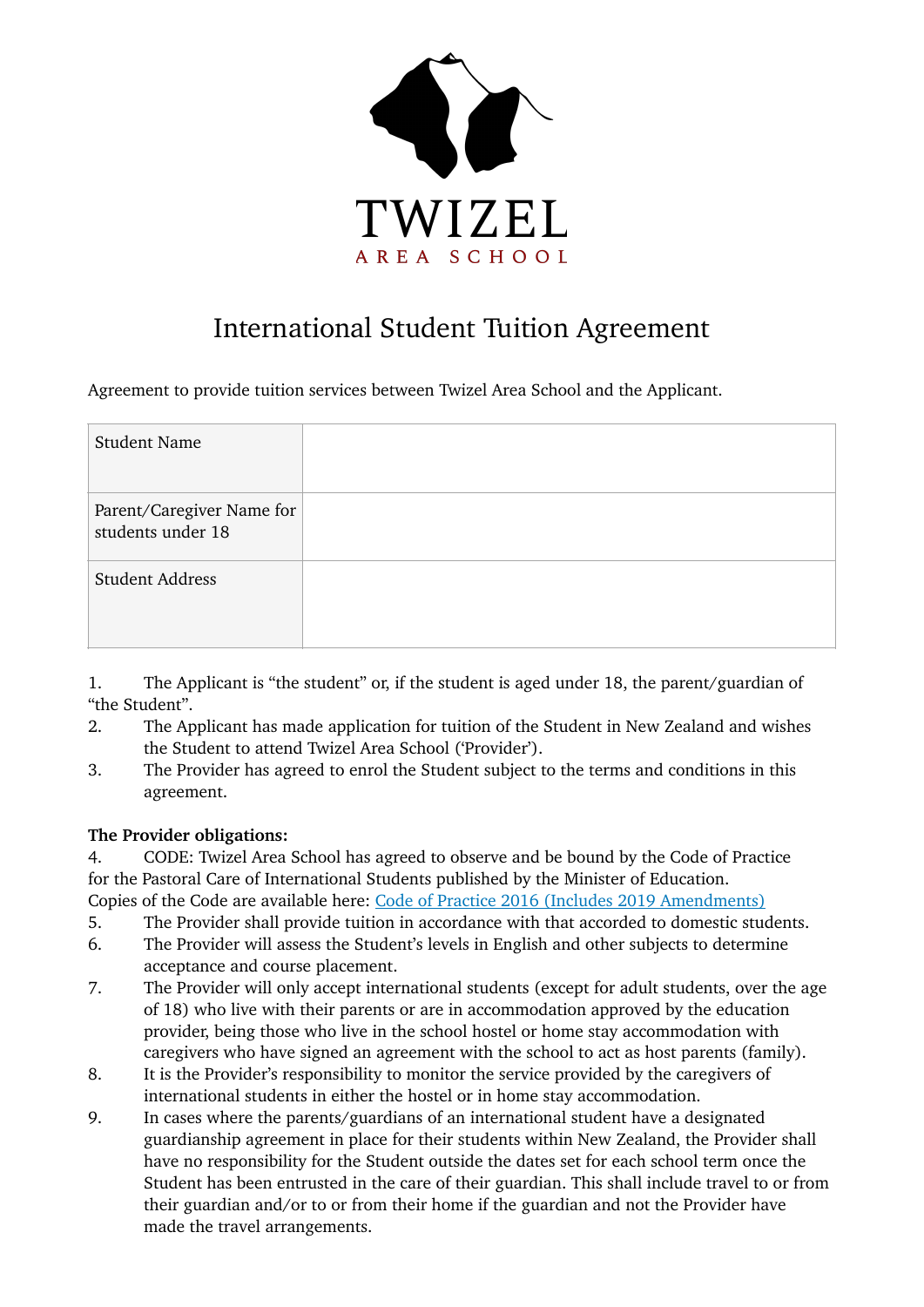- 10. The Provider shall use its best endeavours to ensure the safety, health and well-being of the Student but shall not be liable for:
	- 10.1 Any damage or harm caused to the Student or the Student's property while attending the School;
	- 10.2 Any damage or harm caused to the Student or the Student's property arising out of the Student's accommodation;
	- 10.3 Any damage or harm caused to the Student or the Student's property outside normal school hours. In the case of the Student's property, shall not be responsible for any damage to such property that may occur outside the operating school premises.

# **The Applicant's Obligations:**

# 11. The Applicant shall:

- 11.1 Pay to the Provider the tuition fees in the manner agreed to by both parties;
- 11.2 Agree to provide the Provider with academic, medical or other information relating to the well-being of the Student as may be requested from time to time by the Provider;
- 11.3 Ensure that the Student will accept and abide by the Provider's rules and policies including standards of behaviour as set out in the Provider's handbook and prospectus and will accept and abide by all instructions given by the Provider's members of staff;
- 11.4 Ensure that the Student will accept and abide by the Provider's decisions regarding accommodation suitability and rules regarding accommodation.
- 11.5 Ensure that the Student will attend the required classes on all occasions when the Provider is open unless prevented by illness or other urgent cause.
- 11.6 Accept the right of the Provider to terminate this agreement and inform the Immigration Service if the Student fails to comply with the Ministry of Education attendance requirements.
- 11.7 At no time permit the Student to operate or own a motor vehicle.

# **Authorisations**

12. The parents/guardians of the Student who have signed the application for tuition on behalf of the Student irrevocably appoint and authorise the Principal of Twizel Area School (or such other person as may be appointed by the Board of Trustees of the education provider)

- to:
- 12.1 Receive information from any person, authority or corporate body concerning the Student including, but not limited to, medical, educational or welfare information.
- 12.2 Provide consents in respect of any activity carried out and authorised by the Provider.
- 12.3 Provide consents that may be necessary to be given on the Student's behalf in the event of a medical emergency where it is not reasonably practicable to contact the Applicant.
- 12.4 If applicable, advise the Student's Designated Caregiver of all matters and information required to be provided to parents of any student and agree to appoint the Designated Caregiver as their agents in New Zealand to receive such information in substitution for the Applicant.
- 12.5 Take whatever steps are necessary to ensure the Student complies with school rules and policies as set down by the Education Provider.
- 12.6 Obtain at any time from any person or entity any information required to process and/or accept the application for tuition or to perform or complete the Provider's various obligations under this agreement. The Applicant authorises any such person to release to the Provider any personal information that person holds concerning the Student/Applicant.

# **Limitations of Liability**

13. In no event shall the Provider's liability exceed an amount equal to the amount of tuition fees paid by the Applicant.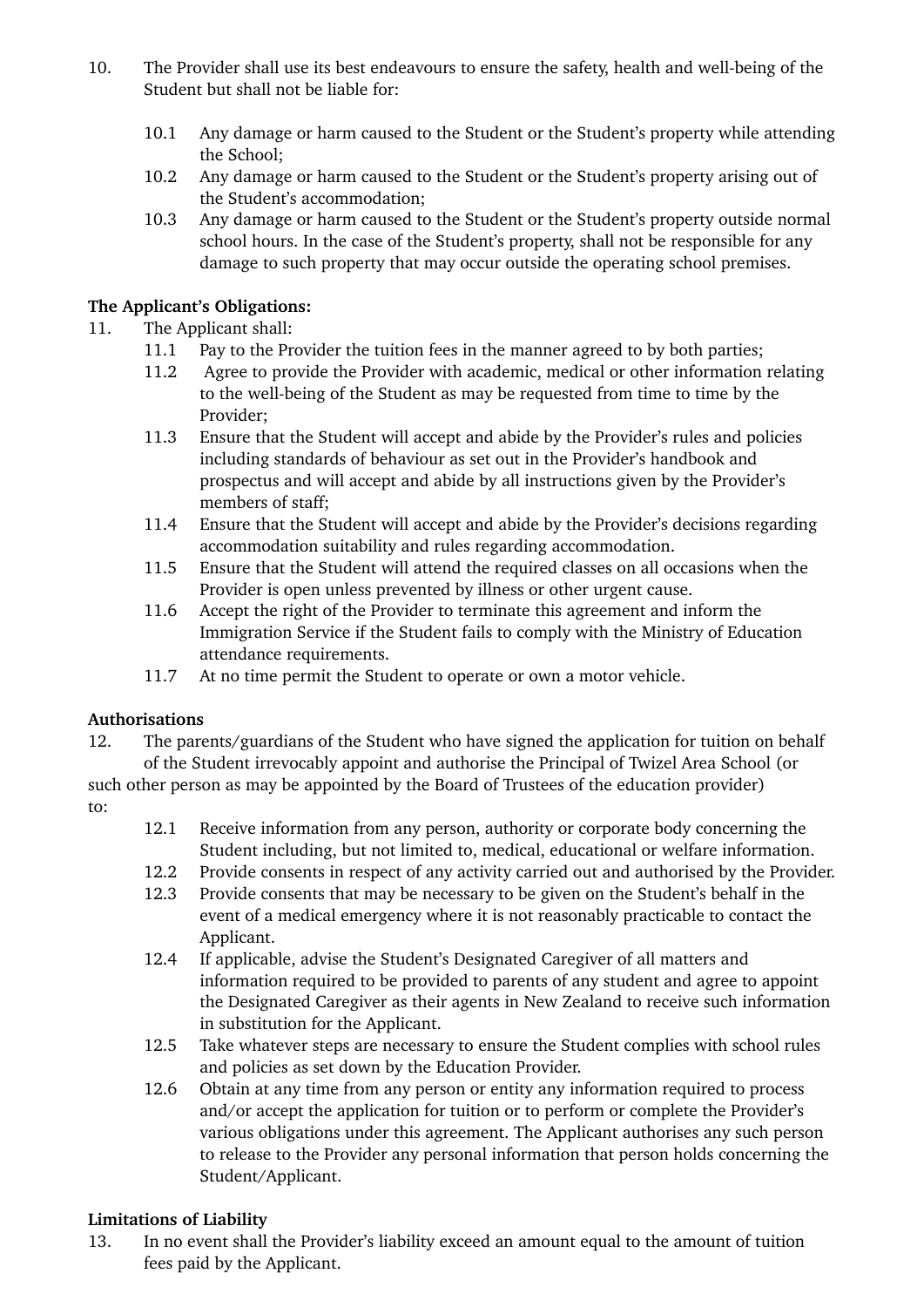# **Termination**

- 14. Either party may terminate this agreement with 5 (five) days written notice.
- 15. Upon termination of this agreement, refunds will be made in accordance with the Provider refund policy.

#### **Miscellaneous**

- 16. Nothing in this agreement limits any rights the Applicant and/or the Student may have under the Consumer Guarantees Act 1993.
- 17. It is acknowledged that the stand-down, suspension and exclusion of students' provisions as set out in Part II of the Education Act 1989 shall apply to the Student in New Zealand. Any decision under these provisions to stand-down, suspend or exclude the Student shall terminate this agreement and the refunds policy will apply. The parents will have no claim for damages or any compensation if this agreement is terminated in these circumstances.

#### **Force Majeure**

18. Neither party shall be in default or in breach of their obligations under this agreement to the extent that the performance of those obligations is prevented by an event of force majeure. Force majeure means an event beyond the reasonable control of the party seeking to rely on force majeure.

#### **Governing Law**

19. This agreement shall be construed and take effect in accordance with the domestic laws of New Zealand. In relation to any legal action or proceedings arising out of or in connection with this agreement the Applicant irrevocably submits to the exclusive jurisdiction of the Courts of New Zealand, and agrees that proceedings may be brought before any court including any forum constituted under the Arbitration Act 1996 within New Zealand and waive any objection to proceedings in any such court or forum constituted under the Arbitration Act 1996 within New Zealand on the grounds of venue or on the grounds that the proceedings have been brought in an inconvenient forum.

#### **Entire Agreement**

- 20. This agreement shall consist of:
	- 20.1 The Application Form for International Students and
	- 20.2 The Tuition Agreement including any Schedules annexed thereto (including the Refund Conditions and Student Fees Protection for International Students).
- 21. This agreement contains the entire understanding of the parties and overrides any prior promises, representations, understandings or agreements.
- 22. The terms of this agreement may be changed at any time by the Provider in writing to the Applicant and any such change in terms shall be notified to the Applicant in writing.
- 23. Notices given in writing will be given to the addresses set out in the application forms. Those sent by post shall be deemed to have been received 5 (five) days after posting.

# **The Privacy Act**

- 24. The Applicant acknowledges that:
	- 24.1 Personal information of the Applicant and/or Student collected by the Provider and may be held, used and disclosed to third parties to enable the Provider to:
		- (a) Process the application for tuition;
		- (b) Provide tuition to the Student;
		- (c) Provide the Student and/or Applicant with advice or information concerning products and services the Provider believes may be of interest to the Student and/or Applicant; and
		- (d) To enable the Provider to communicate with the Student and/or Applicant for any purpose.
	- 24.2 All personal information provided to the School will be held by the School at Twizel Area School, Mt Cook Street, Twizel. Tel: +0064 3 435 0650. Email: [learn@catlins.co.nz](mailto:learn@catlins.co.nz)